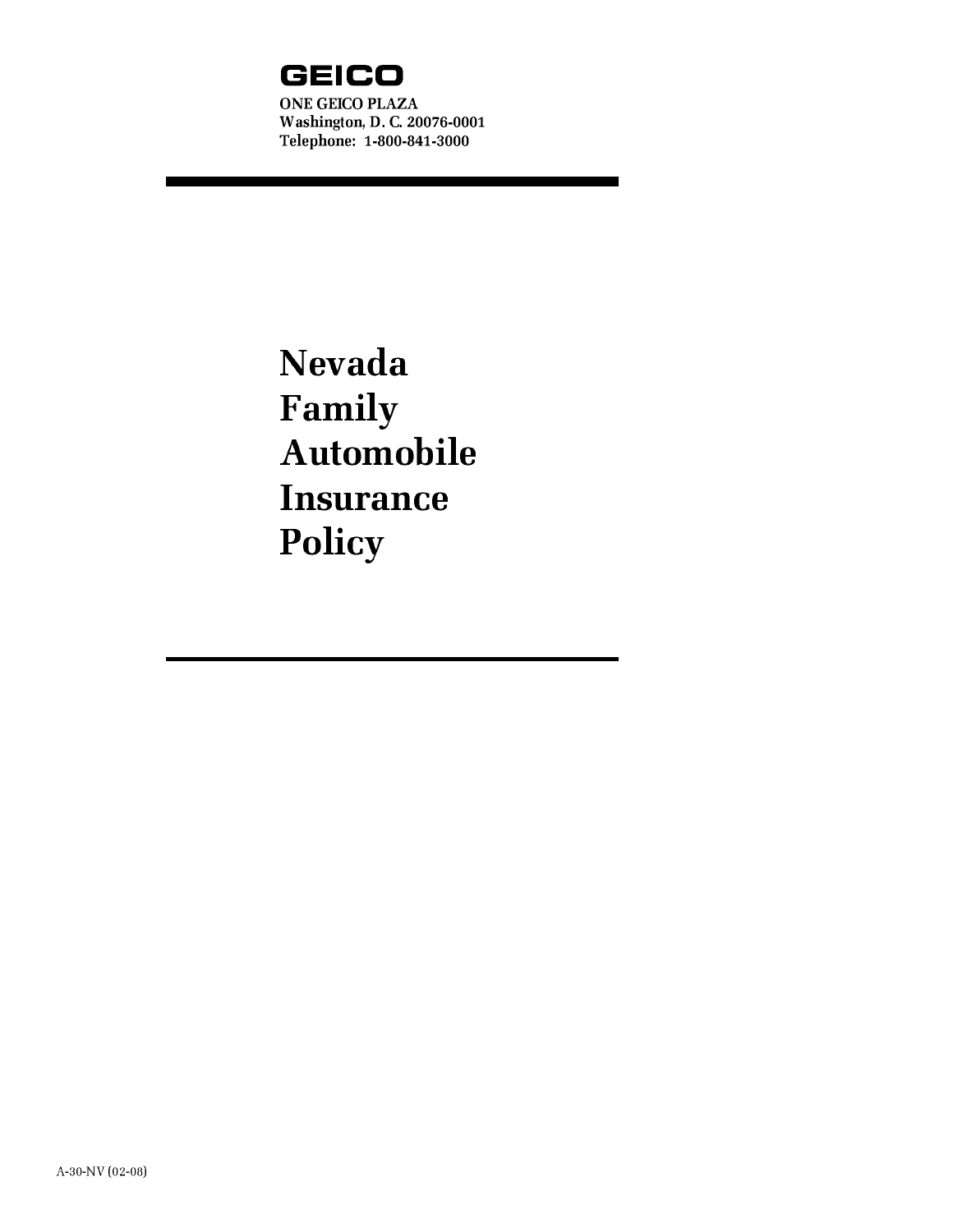#### Page

#### SECTION I

#### Liability Coverages Your Protection Against Claims From Others

| Additional Payments We Will Make Under The  |  |
|---------------------------------------------|--|
|                                             |  |
| Legal Expenses And Court Costs              |  |
| Bail And Appeal Bonds                       |  |
| First Aid Expenses                          |  |
| Exclusions: When Section I Does Not Apply 4 |  |
|                                             |  |
|                                             |  |
|                                             |  |
|                                             |  |
|                                             |  |
|                                             |  |
| Notice                                      |  |
| Two Or More Autos                           |  |
| Assistance And Cooperation Of The Insured   |  |
| <b>Action Against Us</b>                    |  |
| Subrogation                                 |  |
|                                             |  |

### SECTION II

#### Automobile Medical Payments Coverage Protection For You And Your Passengers For Medical Expenses

| Exclusions: When Section II Does Not Apply6   |  |
|-----------------------------------------------|--|
|                                               |  |
|                                               |  |
|                                               |  |
| Notice                                        |  |
| Two Or More Autos                             |  |
| <b>Action Against Us</b>                      |  |
| Medical Reports - Proof And Payment Of Claims |  |
| Subrogation                                   |  |
|                                               |  |

### SECTION III

#### Physical Damage Coverages Your Protection For Loss Of Or Damage To Your Car

| Additional Payments We Will Make Under The |  |
|--------------------------------------------|--|
|                                            |  |
| Car Rental If Your Car Is Stolen           |  |
| Exclusions: When The Physical Damage       |  |
|                                            |  |
|                                            |  |
|                                            |  |
|                                            |  |

| Conditions                                |  |
|-------------------------------------------|--|
| Notice                                    |  |
| Two Or More Autos                         |  |
| Assistance And Cooperation Of The Insured |  |
| <b>Action Against Us</b>                  |  |
| Insured's Duties In Event Of Loss         |  |
| Appraisal                                 |  |
| Payment Of Loss                           |  |
| No Benefit To Bailee                      |  |
| Subrogation                               |  |
| Assignment                                |  |
|                                           |  |

Page

#### SECTION IV

#### Uninsured Motorists Coverage Your Protection For Injuries Caused By Uninsured And Hit And Run Motorists

| Exclusions: When Section IV Does Not Apply  12 |  |
|------------------------------------------------|--|
|                                                |  |
|                                                |  |
|                                                |  |
|                                                |  |
|                                                |  |
|                                                |  |
| Notice                                         |  |
| Assistance And Cooperation Of The Insured      |  |
| <b>Action Against Us</b>                       |  |
| Proof Of Claim - Medical Reports               |  |
| Payment Of Loss                                |  |
|                                                |  |

#### SECTION V

#### General Conditions The Following Apply To All Coverages In This Policy

## SECTION VI

# Amendments And Endorsements

| Special Endorsement |  |
|---------------------|--|
|                     |  |

United States Government Employees ..............17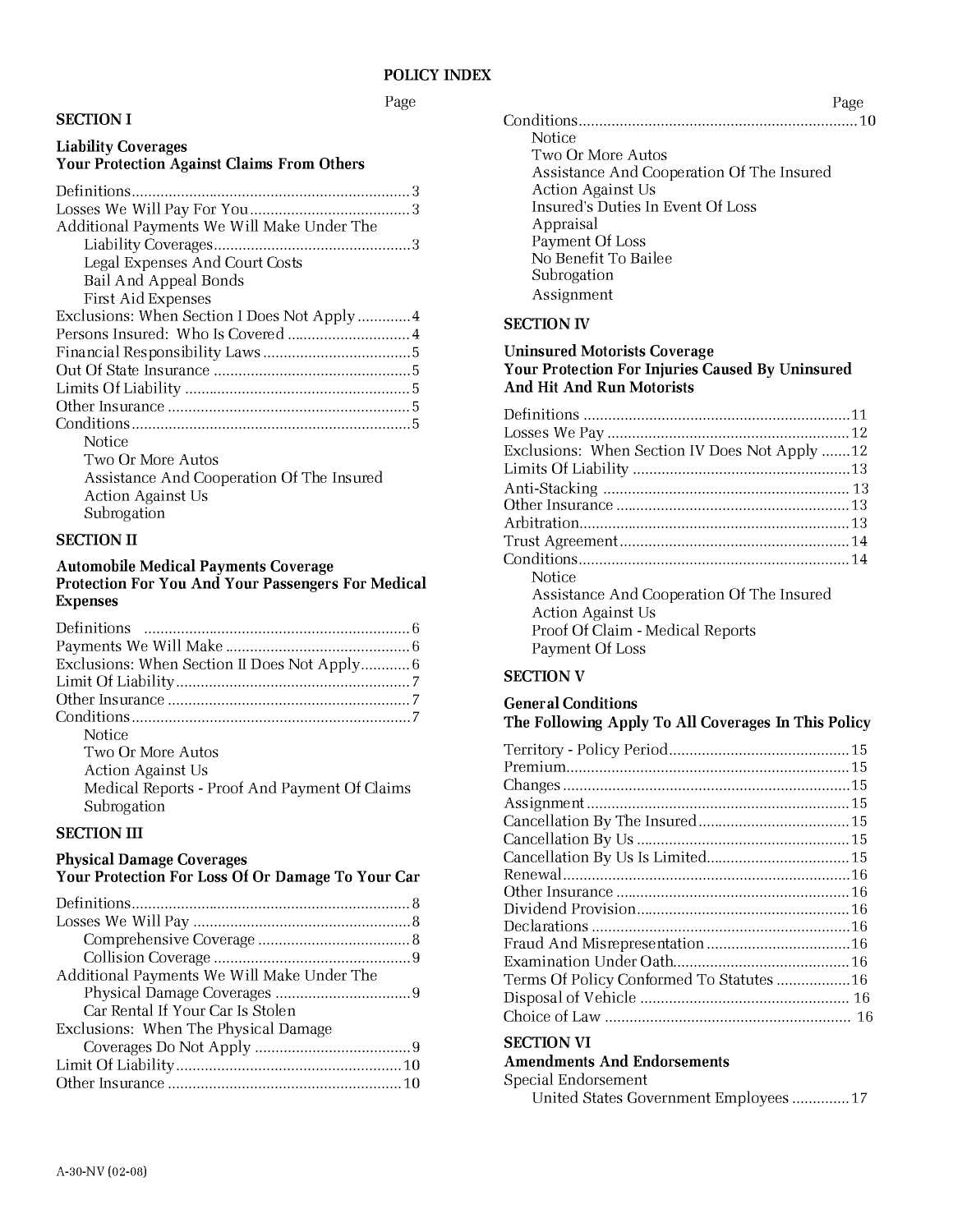Whenever, "he," "his," "him," "himself" appears in this policy, you may read "she," "her," "hers," or "herself."

#### AGREEMENT

We, the Company named in the declarations attached to this policy, make this agreement with you, the policyholder. Relying on the information you have furnished and the declarations attached to this policy and if you pay your premium when due, we will do the following:

#### SECTION I - LIABILITY COVERAGES Your Protection Against Claims From Others Bodily Injury Liability And Property Damage Liability

### **DEFINITIONS**

The words italicized in Section I of this policy are defined below.

- 1. Auto business means the business of selling, repairing, servicing, storing, transporting or parking of autos.
- 2. **Bodily injury** means bodily injury to a person, including resulting sickness, disease or death.
- 3. Farm auto means a truck type vehicle with a gross vehicle weight of 15,000 pounds or less, not used for commercial purposes other than farming.
- 4. **Insured** means a person or organization described under PERSONS INSURED.
- 5. Non-owned auto means an automobile or trailer not owned by or furnished for the regular use of either you or a relative, other than a temporary substitute auto. An auto rented or leased for more than 30 days will be considered as furnished for regular use.
- 6. Owned auto means:
	- (a) A vehicle described in this policy for which a premium charge is shown for these coverages;
	- (b) A **trailer** owned by **you**;
	- (c) A private passenger, farm or utility auto which you acquire ownership of during the policy period or for which **you** enter into a lease for a term of six months or more during the policy period, if
		- (i) It replaces an **owned auto** as defined in (a) above; or
		- (ii) We insure all **private passenger, farm** and **utility autos** owned or leased by **you** on the date of the acquisition, and **you** ask us to add it to the policy no more than 30 days later;
	- (d) A temporary substitute auto.
- 7. Private passenger auto means a four-wheel private passenger, station wagon or jeep-type auto.
- 8. **Relative** means a person related to **you** who resides in **your** household.
- 9. Temporary substitute auto means an automobile or trailer, not owned by you, temporarily used with the permission of the owner. This vehicle must be used as a substitute for the **owned auto** or **trailer** when withdrawn from normal use because of its breakdown, repair, servicing, loss or destruction.
- 10. Trailer means a trailer designed to be towed by a **private passenger auto**, if not being used for business or commercial purposes with a vehicle other than a **private passenger**, farm or **utility auto**.
- 11. Utility auto means a vehicle, other than a farm auto, with a gross vehicle weight of 15,000 pounds or less of the pick-up body, van or panel truck type not used for commercial purposes.
- 12. War means armed conflict between nations, whether or not declared, civil war, insurrection, rebellion or revolution.
- 13. You or your means the policyholder named in the declarations or his or her spouse if a resident of the same household.

# LOSSES WE WILL PAY FOR YOU UNDER SECTION I

Under Section I, we will pay damages which an **insured** becomes legally obligated to pay because of:

- **1. Bodily injury**, sustained by a person, and;
- 2. Damage to or destruction of property, arising out of the ownership, maintenance or use of the **owned auto** or a non*owned auto.* We will defend any suit for damages payable under the terms of this policy. We may investigate and settle any claim or suit.

# ADDITIONAL PAYMENTS WE WILL MAKE UNDER THE LIABILITY COVERAGES

- 1. All investigative and legal costs incurred by us.
- 2. All court costs charged to an **insured** in a covered lawsuit.
- 3. Interest calculated on that part of a judgment that is within our limit of liability and accruing:
	- (a) Before the judgment, where owed by law, and until we pay, offer to pay, or deposit in court the amount due under this coverage;
	- (b) After the judgment, and until we pay, offer to pay, or deposit in court, the amount due under this coverage.
- 4. Premiums for appeal bonds in a suit we appeal, or premiums for bonds to release attachments; but the face amount of these bonds may not exceed the applicable limit of our liability.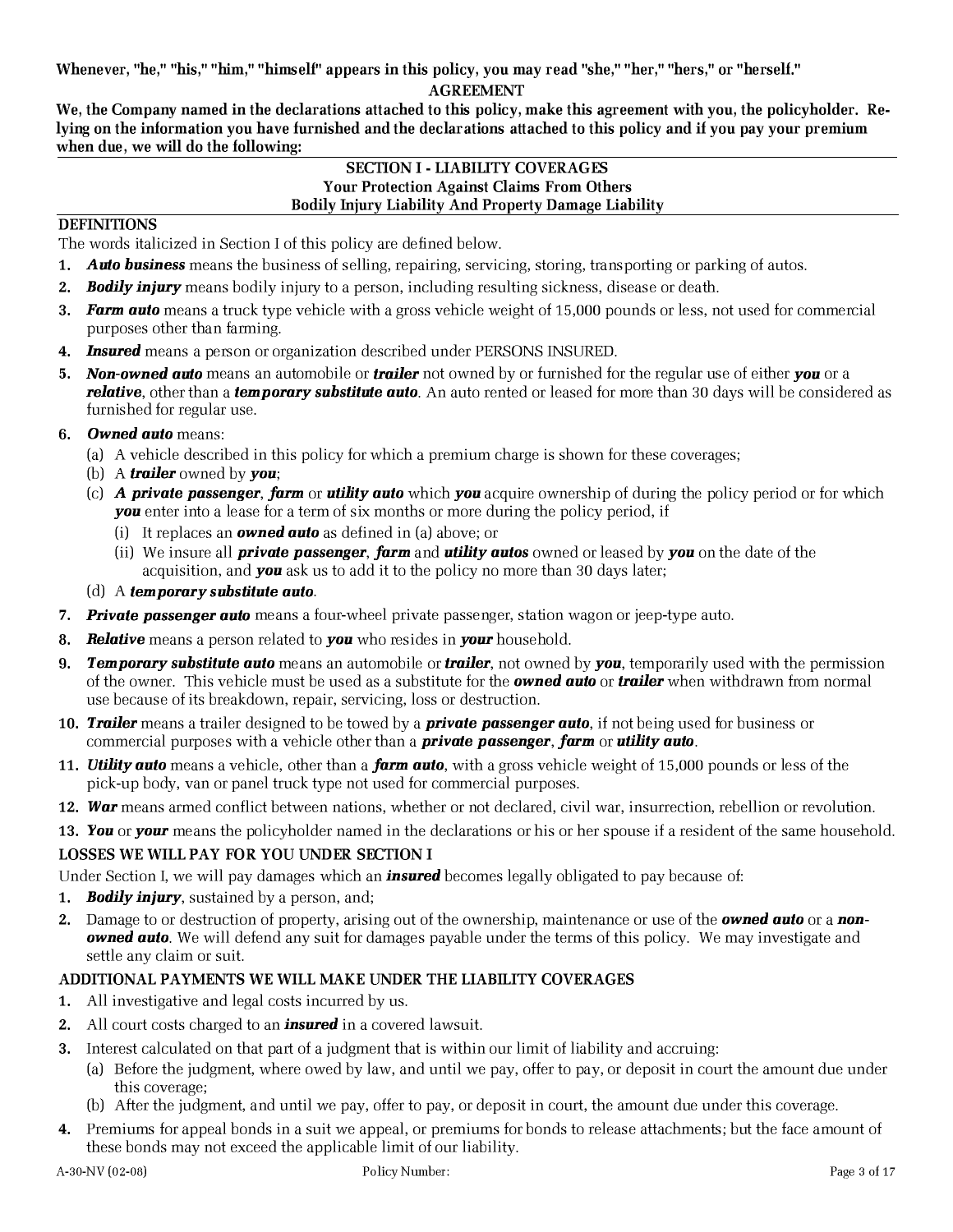- 5. Premiums for bail bonds paid by an *insured* due to traffic law violations arising out of the use of an **owned** or non-owned auto, not to exceed \$250 per bail bond.
- 6. We will upon request by an **insured**, provide reimbursement for the following items:
	- (a) Costs incurred by any **insured** for first aid to others at the time of an accident involving an **owned auto** or non-owned auto.
	- (b) Loss of earnings up to \$50 a day, but not other income, if we request an **insured** to attend hearings and trials.
	- (c) All reasonable costs incurred by an **insured** at our request.

# EXCLUSIONS

# When Section I Does Not Apply

Section I does not apply to any claim or suit for damage if one or more of the exclusions listed below applies.

- 1. Section I does not apply, in excess of the minimum financial responsibility limits, to any vehicle used to carry goods for hire.
- 2. Bodily injury or property damage caused intentionally by or at the direction of an insured is not covered.
- 3. We do not cover **bodily injury** or property damage that is insured under a nuclear liability policy.
- 4. **Bodily injury** or property damage arising from the operation of farm machinery is not covered.
- 5. Bodily injury to an employee of an insured arising out of and in the course of employment by an insured is not covered.

However, **bodily injury** of a domestic employee of the *insured* is covered unless benefits are payable or are required to be provided under a workers' or workmen's compensation law.

- 6. We do not cover **bodily injury** to a fellow employee of an **insured** if the fellow employee's **bodily injury** arises from the use of an auto while in the course of employment and if workers' compensation or other similar coverage is available. We will defend **you** if suit is brought by a fellow employee against **you** alleging use, ownership or maintenance of an auto by **you**.
- 7. We do not cover an **owned auto** while used by a person (other than **you** or a **relative**) when he is employed or otherwise engaged in the **auto business**.
- 8. A non-owned auto while maintained or used by any person is not covered while such person is employed or otherwise engaged in  $(1)$  any **auto business** if the accident arises out of that business;  $(2)$  any other business or occupation of any insured if the accident arises out of that business or occupation, except a **private passenger auto** used by you or your chauffeur or domestic servant while engaged in such other business.
- 9. We do not cover damage to:
	- (a) Property owned, operated or transported by an *insured*; or
	- (b) Property rented to or in charge of an **insured** other than a residence or private garage.
- 10. We do not cover an auto acquired by **you** during the policy term, if **you** have purchased other liability insurance for it.
- 11. We do not cover:
	- (a) The United States of America or any of its agencies;
	- (b) Any person, including **you**, if protection is afforded under the provisions of the Federal Tort Claims Act.
- 12. We do not cover **bodily injury** or property damage caused by an auto driven in or preparing for any racing, speed or demolition contest or stunting activity of any nature, whether or not prearranged or organized.
- 13. Bodily injury or property damage that results from nuclear exposure or explosion including resulting fire, radiation or contamination is not covered.
- 14. **Bodily injury** or property damage that results from bio-chemical attack or exposure to bio-chemical agents is not covered.
- 15. We do not cover any liability assumed under any contract or agreement.
- 16. Regardless of any other provision in this policy, there is no coverage for punitive or exemplary damages.
- 17. We do not cover **bodily injury** or property damage that results from the operation of a **non-owned auto** or **temporary substitute auto** that is designed for use principally off public roads that is not registered for use on public roads.
- 18. Section I does not apply to any vehicle used to carry persons for compensation or a fee. However, a vehicle used in an ordinary car pool on a ride sharing or cost sharing basis is covered.

# PERSONS INSURED

# Who Is Covered

Section I applies to the following as **insureds** with regard to an **owned auto**:

- 1. You and your relatives;
- 2. Any other person using the auto with **your** permission. The actual use must be within the scope of that permission;

A-30-NV (02-08) Policy Number: Policy Number: Page 4 of 17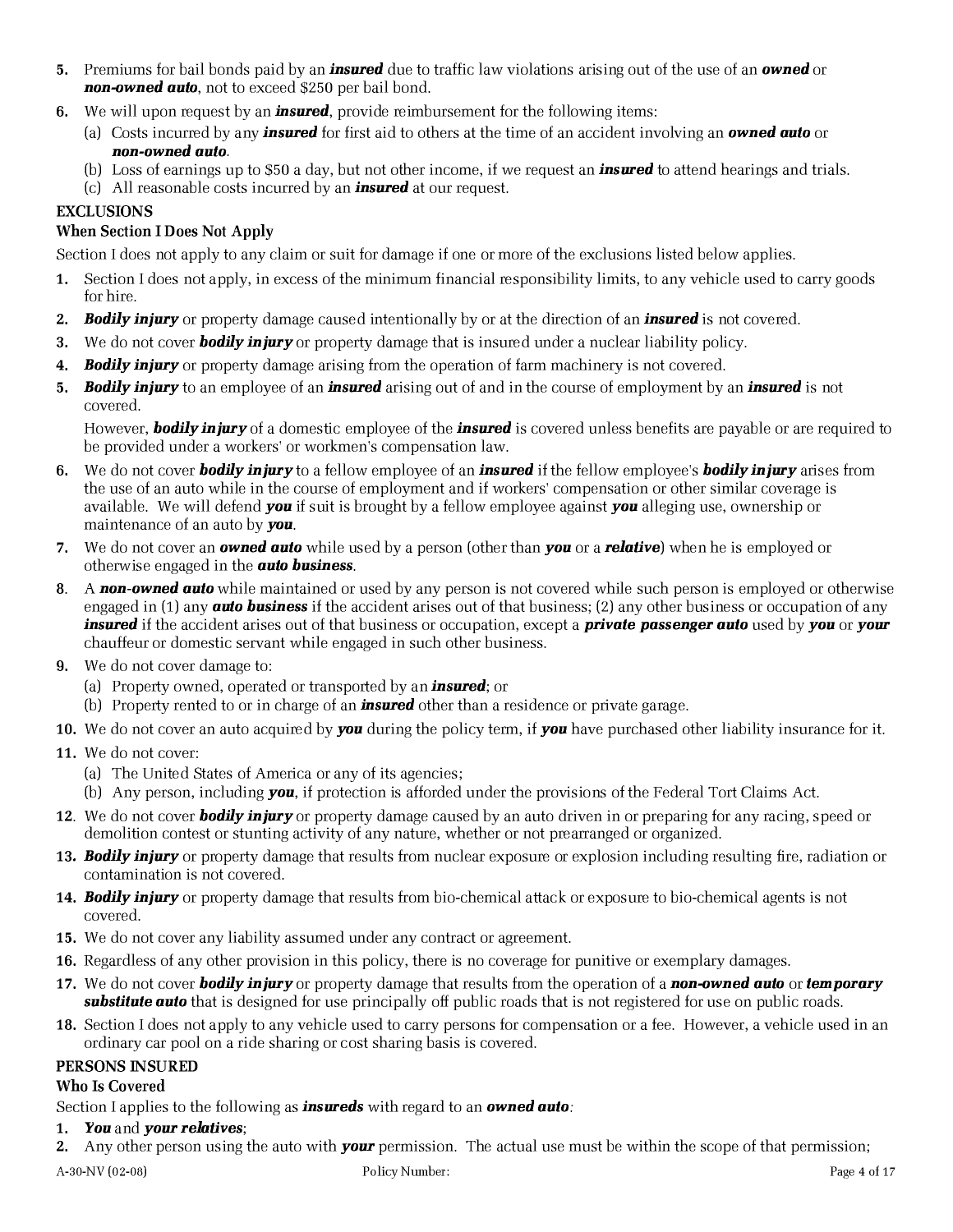3. Any other person or organization for his or its liability because of acts or omissions of an *insured* under 1. or 2. above. Section I applies to the following with regard to a **non-owned auto**:

## 1. (a) You;

## (b) Your relatives when using a private passenger, farm or utility auto or trailer.

Such use by **you** or **your relatives** must be with the permission, or reasonably believed to be with the permission, of the owner and within the scope of that permission;

2. A person or organization, not owning or hiring the auto, regarding his or its liability because of acts or omissions of an insured under 1. above.

The limits of liability stated in the declarations are our maximum obligations regardless of the number of *insureds* involved in the occurrence.

#### FINANCIAL RESPONSIBILITY LAWS

When this policy is certified as proof of financial responsibility for the future under the provisions of a motor vehicle financial responsibility law, this liability insurance will comply with the provisions of that law. The **insured** agrees to reimburse us for payments made by us which we would not have had to make except for this agreement.

#### OUT OF STATE INSURANCE

When the policy applies to the operation of a motor vehicle outside of **your** state, we agree to increase **your** coverages to the extent required of out-of-state motorists by local law. This additional coverage will be reduced to the extent that **you** are protected by another insurance policy. No person can be paid more than once for any item of loss.

#### LIMITS OF LIABILITY

Regardless of the number of autos or **trailers** to which this policy applies:

- 1. The limit of bodily injury liability stated in the declarations as applicable to "each person" is the limit of our liability for all damages, including damages for care and loss of services, because of **bodily injury** sustained by one person as the result of one occurrence.
- 2. The limit of such liability stated in the declarations as applicable to "each occurrence" is, subject to the above provision respecting each person, the total limit of our liability for all such damages, including damages for care and loss of services, because of **bodily injury** sustained by two or more persons as the result of any one occurrence.
- 3. The limit of property damage liability stated in the declarations as applicable to "each occurrence" is the total limit of our liability for all damages because of injury to or destruction of the property of one or more persons or organizations, including the loss of use of the property as the result of any one occurrence.

#### OTHER INSURANCE

If the **insured** has other insurance against a loss covered by Section I of this policy, we will not owe more than our pro-rata share of the total coverage available.

Any insurance we provide for losses arising out of the ownership, maintenance or use of a vehicle **you** do not own shall be excess over other valid and collectible insurance.

### **CONDITIONS**

The following conditions apply to Section I:

1. NOTICE

As soon as possible after an occurrence, written notice must be given us or our authorized agent stating:

- (a) The identity of the **insured**;
- (b) The time, place and details of the occurrence;
- (c) The names and addresses of the injured, and of any witnesses; and
- (d) The names of the owners and the description and location of any damaged property.

If a claim or suit is brought against an **insured**, he must promptly send us each demand, notice, summons or other process received.

### 2. TWO OR MORE AUTOS

If this policy covers two or more autos, the limit of coverage applies separately to each. An auto and an attached **trailer** are considered to be one auto.

### 3. ASSISTANCE AND COOPERATION OF THE INSURED

The **insured** will cooperate and assist us, if requested:

- (a) In the investigation of the occurrence;
- (b) In making settlements;
- (c) In the conduct of suits;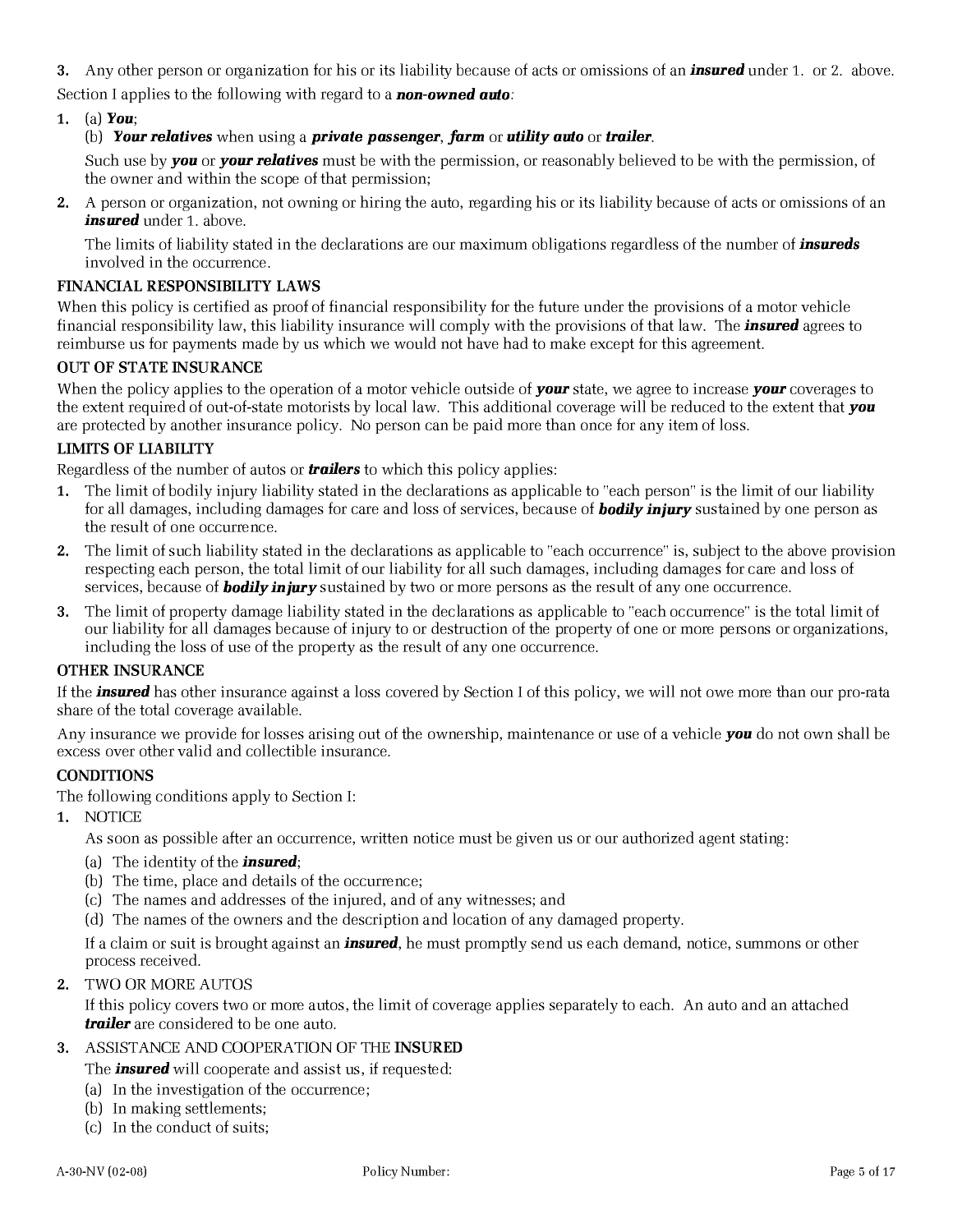- (d) In enforcing any right of contribution or indemnity against any legally or responsible person or organization because of **bodily injury** or property damage;
- (e) At trials and hearings;
- (f) In securing and giving evidence; and
- (g) By obtaining the attendance of witnesses.

Only at his own cost will the *insured* make a payment, assume any obligation or incur any cost other than for first aid to others.

### 4. ACTION AGAINST US

No suit will lie against us:

- (a) Unless the **insured** has fully complied with all the policy's terms and conditions, and
- (b) Until the amount of the **insured's** obligation to pay has been finally determined, either:
	- (i) By a final judgment against the **insured** after actual trial; or
	- (ii) By written agreement of the **insured**, the claimant and us.

A person or organization or the legal representative of either, who secures a judgment or written agreement, may then sue to recover up to the policy limits.

No person or organization, including the **insured**, has a right under this policy to make us a defendant in an action to determine the *insured's* liability.

Bankruptcy or insolvency of the *insured* or his estate will not relieve us of our obligations.

5. SUBROGATION

When payment is made under this policy, we will be subrogated to all the *insured's* rights of recovery against others. The **insured** will help us to enforce these rights. The **insured** will do nothing after loss to prejudice these rights.

This means we will have the right to sue for or otherwise recover the loss from anyone else who may be held responsible.

### SECTION II - AUTO MEDICAL PAYMENTS Protection For You And Your Passengers For Medical Expenses

### DEFINITIONS

The definitions of terms shown under Section I apply to this Coverage. In addition, under this Coverage, **occupying** means in or upon or entering into or alighting from.

## PAYMENTS WE WILL MAKE

Under this Coverage, we will pay all reasonable expenses actually incurred by an **insured** within one year from the date of accident for necessary medical, surgical, x-ray, dental services, prosthetic devices, ambulance, hospital, professional nursing and funeral services. The one year limit does not apply to funeral services.

This Coverage applies to:

- 1. You and each relative who sustains bodily injury caused by accident:
	- (a) While *occupying* the *owned* auto; or
	- (b) While **occupying a non-owned auto** if **you** or **your relative** reasonably believe **you** have the owner's permission to use the auto and the use is within the scope of that permission; or
	- (c) When struck as a pedestrian by an auto or **trailer**.
- 2. Any other person who sustains **bodily injury** caused by accident while **occupying** the **owned auto** while being used by **you**, a resident of **your** household, or other persons with **your** permission.

### **EXCLUSIONS**

### When Section II Does Not Apply

- 1. There is no coverage for **bodily injury** sustained by any occupant of an **owned auto** used to carry goods for hire.
- 2. There is no coverage for an **insured** while *occupying* a vehicle located for use as a residence or premises.
- 3. You and your relatives are not covered for bodily injury sustained while occupying or when struck by:
	- (a) A farm-type tractor or other equipment designed for use principally off public roads, while not upon public roads; or
	- (b) A vehicle operated on rails or crawler-treads.
- 4. There is no coverage for persons employed in the **auto business**, if the accident arises out of that business and if benefits are required to be provided under a workers' compensation law.
- 5. There is no coverage for **bodily injury** sustained due to **war**.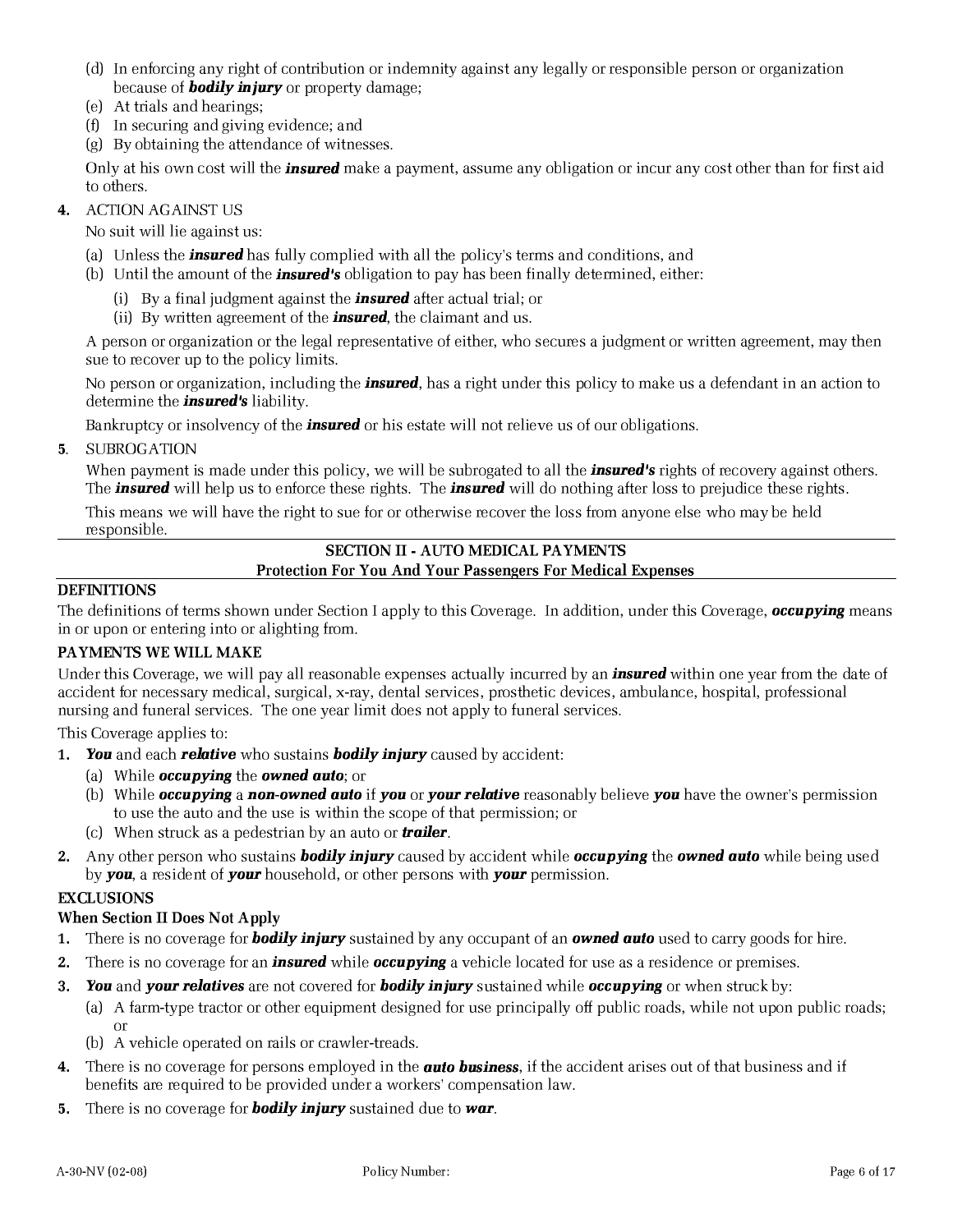- 6. The United States of America or any of its agencies are not covered as an *insured*, a third party beneficiary, or otherwise.
- 7. We do not cover **bodily injury** caused by an auto driven in or preparing for any racing, speed, or demolition contest or stunting activity of any nature, whether or not prearranged or organized.
- 8. There is no coverage for **bodily injury** that results from nuclear exposure or explosion including resulting fire, radiation or contamination.
- 9. There is no coverage for **bodily injury** that results from bio-chemical attack or exposure to bio-chemical agents.
- 10. There is no coverage for **bodily injury** that results from the operation of a **non-owned auto** or **temporary substitute auto** that is designed for use principally off public roads that is not registered for use on public roads.
- 11. There is no coverage for **bodily injury** sustained by any occupant of an **owned auto** used to carry persons for compensation or a fee. However, a vehicle used in an ordinary car pool on a ride sharing or cost sharing basis is covered.

## LIMIT OF LIABILITY

The limit of liability for medical payments stated in the declarations as applying to "each person" is the limit we will pay for all costs incurred by or on behalf of each person who sustains **bodily injury** in one accident. This applies regardless of the number of persons insured or the number of autos or *trailers* to which this policy applies.

### OTHER INSURANCE

If the **insured** has other medical payments insurance against a loss covered by Section II of this policy, we will not owe more than our pro rata share of the total coverage available.

Any insurance we provide to a person who sustains **bodily injury** while **occupying** a vehicle **you** do not own shall be excess over any other valid and collectible insurance.

## **CONDITIONS**

The following conditions apply to this Coverage:

1. NOTICE

As soon as possible after an accident, written notice must be given us or our authorized agent stating:

- (a) The identity of the **insured**;
- (b) The time, place and details of the accident; and
- (c) The names and addresses of the injured, and of any witnesses.
- 2. TWO OR MORE AUTOS

If this policy covers two or more autos, the limit of coverage applies separately to each. An auto and an attached **trailer** are considered to be one auto.

3. ACTION AGAINST US

Suit will not lie against us unless the **insured** has fully complied with all the policy terms.

4. MEDICAL REPORTS - PROOF AND PAYMENT OF CLAIMS

As soon as possible, the injured person or his representative will furnish us with written proof of claim, under oath if required. After each request from us, he will give us written authority to obtain medical reports and copies of records.

The injured person will submit to an examination by doctors chosen by us and at our expense as we may reasonably require.

We may pay either the injured person, the doctor or other persons or organizations rendering medical services. These payments are made without regard to fault or legal liability of the *insured*.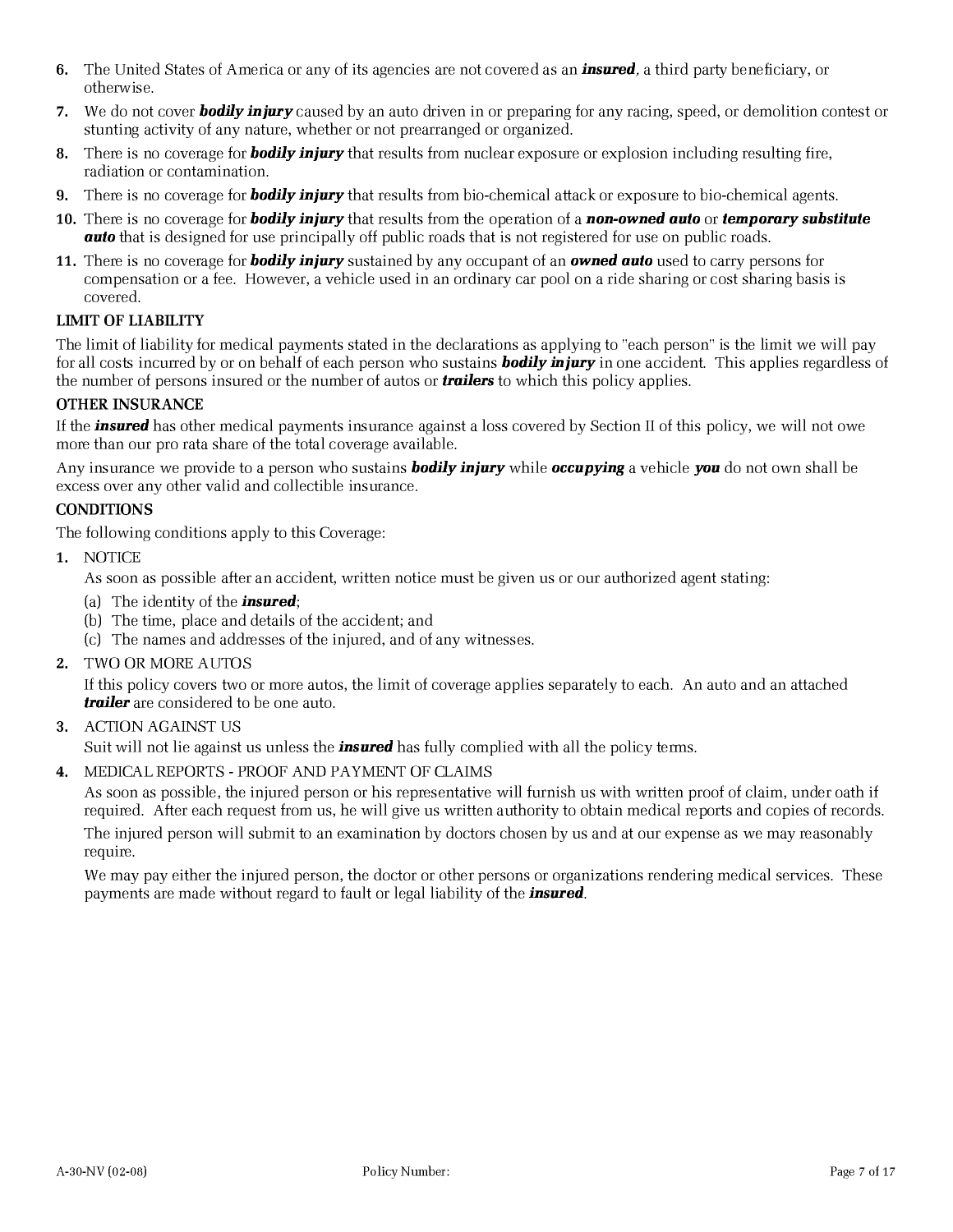#### SECTION III - PHYSICAL DAMAGE COVERAGES Your Protection For Loss Or Damage To Your Car

## DEFINITIONS

The definitions of the terms **auto business, farm auto, private passenger auto, relative, temporary substitute auto,** utility auto, you, your, and war under Section I apply to Section III also. Under this Section, the following special definitions apply:

- 1. Actual cash value is the replacement cost of the auto or property less depreciation or betterment.
- **2. Betterment** is improvement of the auto or property to a value greater than its pre-loss condition.
- 3. **Collision** means loss caused by upset of the covered auto or its collision with another object, including an attached vehicle.
- 4. Custom parts or equipment means paint, equipment, devices, accessories, enhancements, and changes, other than those which are original manufacturer installed, which:
	- (a) Are permanently installed or attached; or
	- (b) Alter the performance of the vehicle.

This includes any electronic equipment, antennas, and other devices used exclusively to send or receive audio, visual, or data signal, or to play back recorded media, other than those which are original manufacturer installed, that are permanently installed in the **owned auto** or newly acquired vehicle using bolts or brackets, including slide-out brackets.

5. Depreciation means a decrease or loss in value to the auto or property because of use, disuse, physical wear and tear, age, outdatedness or other causes.

### 6. **Insured** means:

- (a) Regarding the **owned auto**:
	- (i) You and your relative;
	- (ii) A person or organization maintaining, using or having custody of the auto with **your** permission, if his use is within the scope of that permission.
- (b) Regarding a **non-owned auto; you** and **your relatives**, using the auto, if the actual operation or use is with the permission or reasonably believed to be with the permission of the owner and within the scope of that permission.
- 7. Loss means direct and accidental loss of or damage to:
	- (a) The auto, including its equipment; or
	- (b) Other insured property.
- 8. Non-owned auto means a private passenger, farm or utility auto or trailer not owned by or furnished for the regular use of either you or your relatives, except a temporary substitute auto. You or your relative must be using the auto or **trailer** within the scope of permission given by its owner. An auto rented or leased for more than 30 days will be considered as furnished for regular use.
- 9. Owned auto means:
	- (a) Any vehicle described in this policy for which a specific premium charge indicates there is coverage;
	- (b) A **private passenger, farm** or **utility auto** or a **trailer**, ownership of which is acquired by **you** during the policy period; if
		- (i) It replaces an **owned auto** as described in (a) above, or
		- (ii) We insure all **private passenger, farm, utility autos** and **trailers** owned by **you** on the date of such acquisition and **you** request us to add it to the policy within 30 days afterward;
	- (c)  $A$  temporary substitute auto.
- 10. Trailer means a trailer designed for use with a **private passenger auto** and not used as a home, office, store, display or passenger trailer.

# LOSSES WE WILL PAY FOR YOU

# Comprehensive (Excluding Collision)

- 1. We will pay for each **loss**, less the applicable deductible, caused other than by **collision**, to the **owned** or **non-owned auto**. This includes breakage of glass and **loss** caused by:
	- (a) Missiles; (f) Larceny; (k) Hail; (p) Riot; or
	- (b) Falling objects; (g) Explosion; (l) Water; (g) Civil commotion.
	- (c) Fire; (h) Earthquake; (m) Flood;
	- (d) Lightning; (i) Colliding with a bird or animal; (n) Malicious mischief;
	- (e) Theft; (j) Windstorm; (o) Vandalism;
- 
- 
- 
- 
- 
-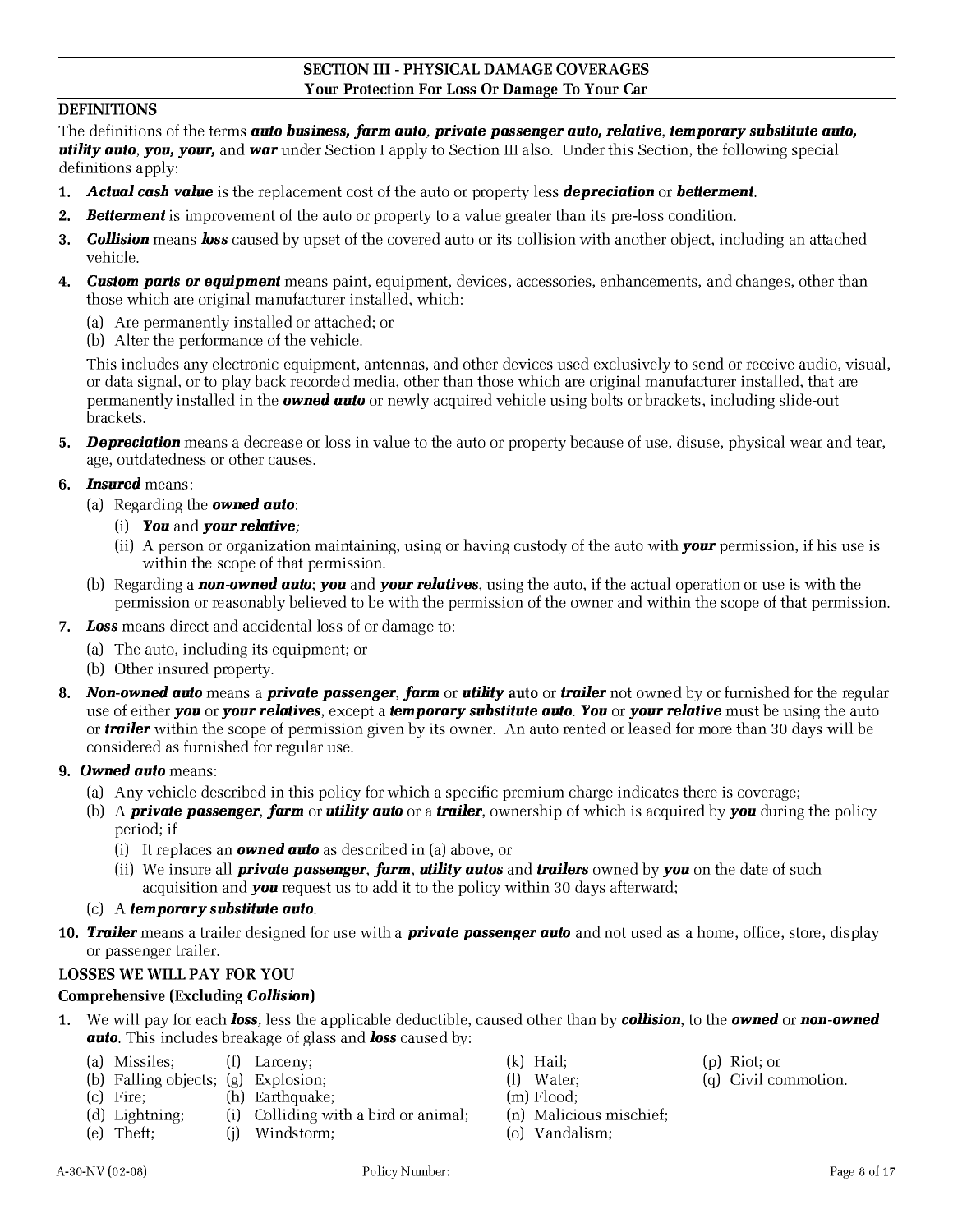No deductible will apply to **loss** caused by:

- (a) Fire, lightning, smoke, smudge; or
- (b) Damage sustained while the vehicle is being transported on any conveyance.

At the option of the *insured*, breakage of glass caused by **collision** may be paid under the Collision Coverage, if included in the policy.

#### 2. We will pay, up to \$200 per occurrence, less any deductible shown in the declarations, for **loss** to personal effects due to:

- (a) Fire; (e) Falling objects;
- 
- (b) Lightning; (f) Earthquake; or
- 
- (c) Flood; (g) Explosion.
- (d) Theft of the entire automobile;

The property must be owned by **you** or a **relative**, and must be in or upon an **owned auto**.

No deductible will apply due to **loss** by fire or lightning.

**3.** Losses arising out of a single occurrence shall be subject to no more than one deductible.

## Collision

- 1. We will pay for **collision loss** to the **owned** or **non-owned auto** for the amount of each **loss** less the applicable deductible.
- 2. We will pay up to \$200 per occurrence, less the applicable deductible, for **loss** to personal effects due to a **collision**. The property must be owned by **you** or a **relative**, and must be in or upon an **owned auto**.
- 3. Losses arising out of a single occurrence shall be subject to no more than one deductible.

# ADDITIONAL PAYMENTS WE WILL MAKE UNDER THE PHYSICAL DAMAGE COVERAGES

1. We will reimburse the **insured** for transportation expenses incurred during the period beginning 48 hours after a theft of the entire auto covered by Comprehensive Coverage under this policy has been reported to us and the police. Reimbursement ends when the auto is returned to use or we pay for the **loss**.

Reimbursement will not exceed \$25 per day nor \$750 per loss.

2. We will pay general average and salvage charges for which the **insured** becomes legally liable when the auto is being transported.

### EXCLUSIONS

# When The Physical Damage Coverages Do Not Apply

- 1. An auto used to carry goods for hire is not covered.
- 2. Loss due to war is not covered.
- 3. We do not cover **loss** to a **non-owned auto** when used by the **insured** in the **auto business**.
- 4. There is no coverage for **loss** caused by and limited to wear and tear, freezing, mechanical or electrical breakdown or failure, unless that damage results from a covered theft.
- **5.** Tires, when they alone are damaged by **collision**, are not covered.
- 6. Loss due to radioactivity is not covered.
- 7. Loss to any tape, wire, record disc or other medium for use with a device designed for the recording and/or reproduction of sound is not covered.
- 8. We do not cover **loss** to any radar or laser detector.
- 9. We do not cover **trailers** when used for business or commercial purposes with vehicles other than **private passenger**, farm or utility autos.
- 10. We do not cover any physical damage to an auto being driven in or preparing for any racing, speed, or demolition contest or stunting activity of any nature whether or not prearrange or organized.
- 11. There is no coverage for **loss** that results from nuclear exposure or explosion including resulting fire, radiation or contamination.
- 12. There is no coverage for **loss** that results from bio-chemical attack or exposure to bio-chemical agents.
- 13. We do not cover **loss** for **custom parts or equipment** unless the existence of those **custom parts or equipment** has been previously reported to us and an endorsement to the policy has been added.
- 14. There is no coverage for any liability assumed under any contract or agreement.
- **15.** There is no coverage for **loss** or damage resulting from:
	- (a) The acquisition of a stolen vehicle;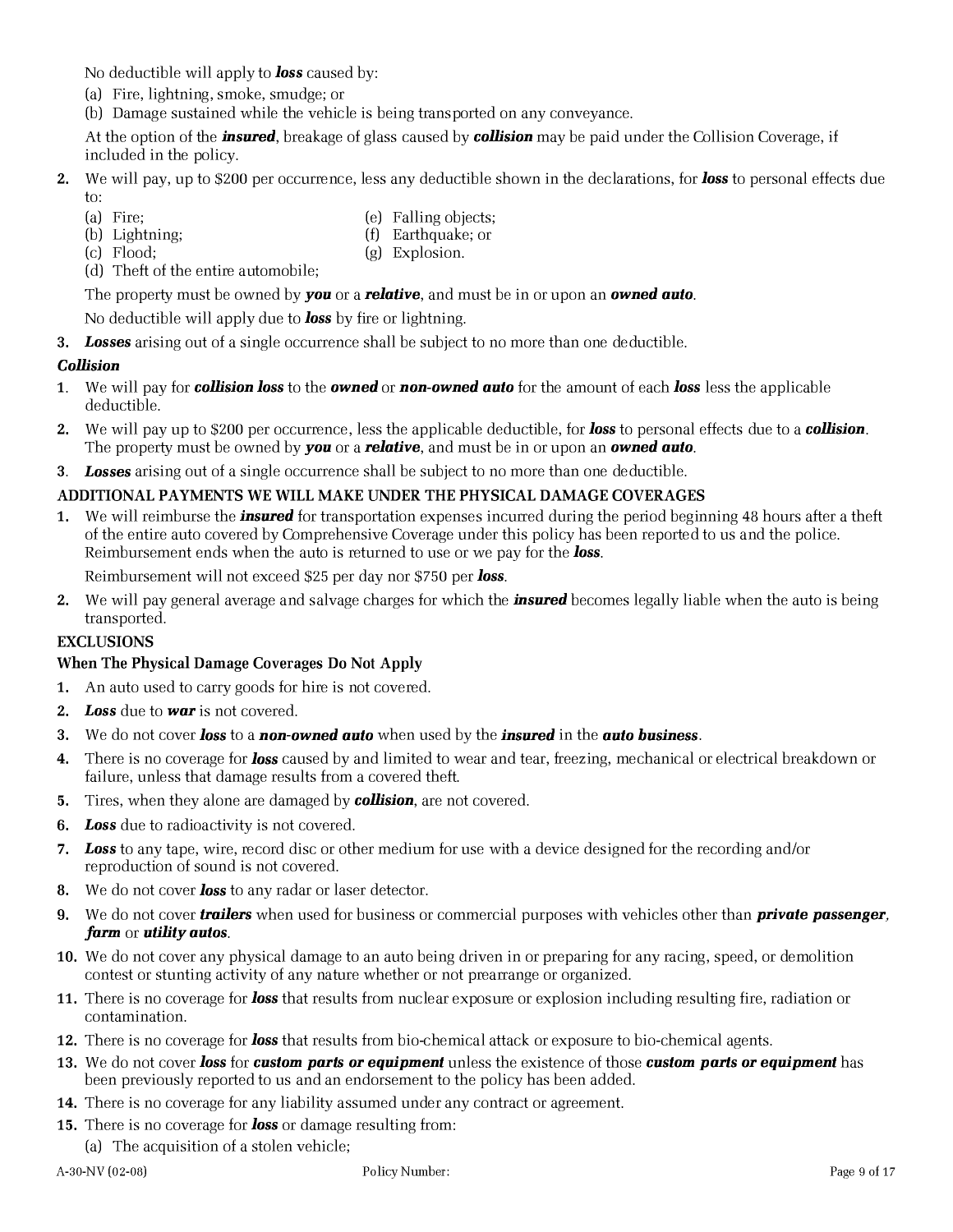- (b) Any governmental, legal or other action to return a vehicle to its legal, equitable, or beneficial owner, or any claiming an ownership interest in the vehicle;
- (c) Any confiscation, seizure or impoundment of a vehicle by governmental authorities; or
- (d) The sale of an **owned auto**.
- 16. There is no coverage for the destruction, impoundment, confiscation or seizure of a vehicle by governmental or civil authorities due to its use by **you**, a **relative** or a permissive user of the vehicle in illegal activity.
- 17. We do not cover **loss** that results from the operation of a **non-owned auto** or **temporary substitute auto** that is designed for use principally off public roads that is not registered for use on public roads.
- 18. There is no coverage for any vehicle used to carry persons for compensation or a fee. However, a vehicle used in an ordinary car pool on a ride sharing or cost sharing basis is covered.

## LIMIT OF LIABILITY

The limit of our liability for **loss**:

- 1. Is the **actual cash value** of the property at the time of the **loss**;
- 2. Will not exceed the prevailing competitive price to repair or replace the property at the time of **loss**, or any of its parts, including parts from non-original equipment manufacturers, with other of like kind and quality and will not include compensation for any diminution of value claimed to result from the **loss**. Although **you** have the right to choose any repair facility or location, the limit of liability for repair or replacement of such property is the prevailing competitive price, which is the price we can secure from a competent and conveniently located repair facility. At **your** request, we will identify a repair facility that will perform the repairs at the prevailing competitive price;
- 3. To personal effects arising out of one occurrence is \$200;
- **4.** To a *trailer* not owned by **you** is \$500;
- 5. For custom parts or equipment is limited to the actual cash value of the custom parts or equipment, not to exceed the **actual cash value** of the vehicle.

Actual cash value of property will be determined at the time of the loss and will include an adjustment for **depreciation/betterment** and for the physical condition of the property.

### OTHER INSURANCE

If the **insured** has other insurance against a **loss** covered by Section III, we will not owe more than our pro- rata share of the total coverage available.

Any insurance we provide for a vehicle **you** do not own shall be excess over any other valid and collectible insurance.

# **CONDITIONS**

The following conditions apply only to the Physical Damage Coverages:

1. NOTICE

As soon as possible after a **loss**, written notice must be given us or our authorized agent stating:

- (a) The identity of the **insured**;
- (b) A description of the auto or **trailer**;
- (c) The time, place and details of the loss; and
- (d) The names and addresses of any witnesses.

In case of theft, the **insured** must promptly notify the police.

# 2. TWO OR MORE AUTOS

If this policy covers two or more autos or **trailers**, the limit of coverage and any deductibles apply separately to each.

# 3. ASSISTANCE AND COOPERATION OF THE INSURED

The **insured** will cooperate and assist us, if requested:

- (a) In the investigation of the **loss**;
- (b) In making settlements;
- (c) In the conduct of suits;
- (d) In enforcing any right of subrogation against any legally responsible person or organization;
- (e) At trials and hearings;
- (f) In securing and giving evidence; and
- (g) By obtaining the attendance of witnesses.

# ACTION AGAINST US

Suit will not lie against us unless the policy terms have been complied with and until 30 days after proof of loss is filed and the amount of **loss** is determined.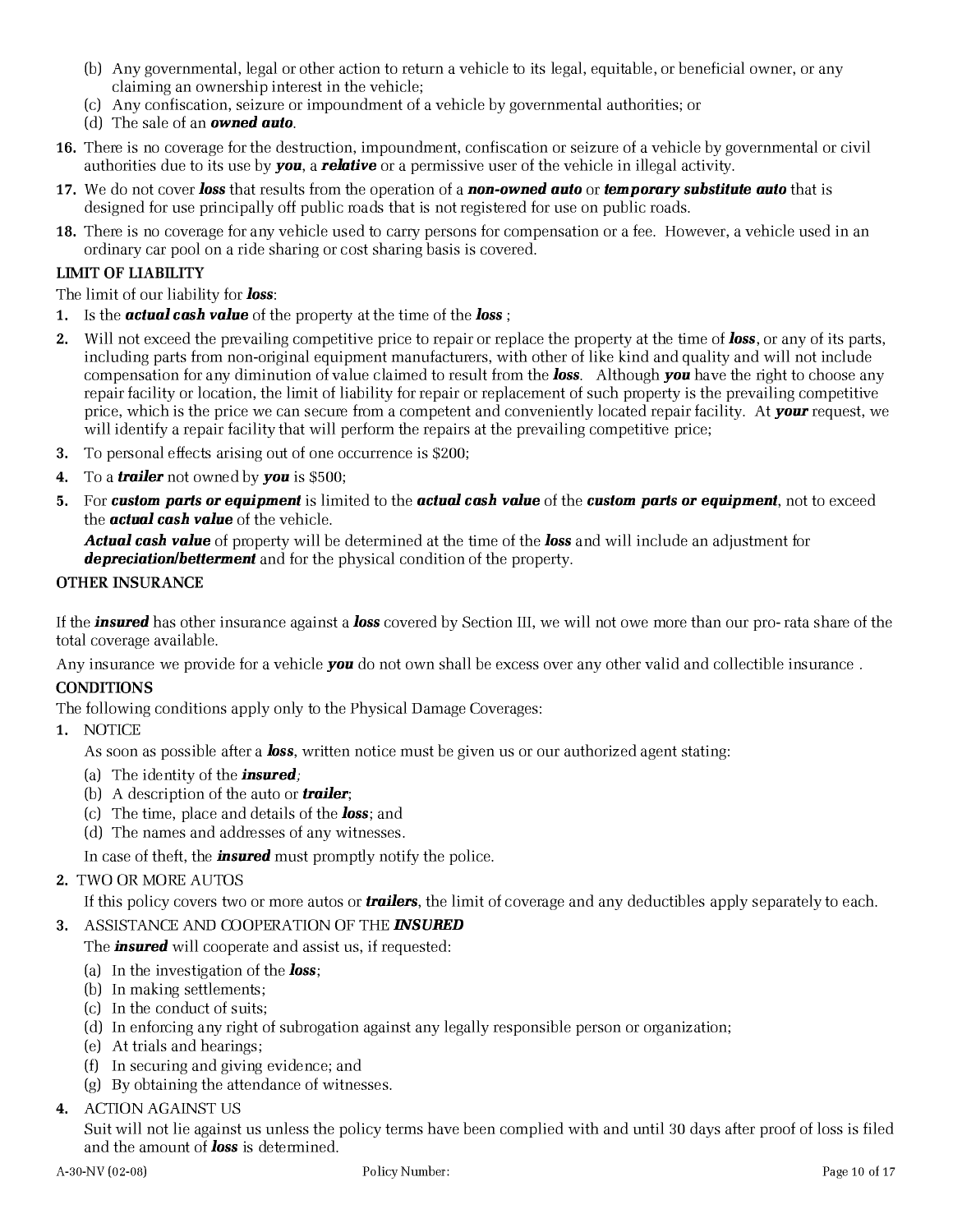If we retain salvage, we have no duty to preserve or otherwise retain the salvage for any purpose, including as evidence for any civil or criminal proceeding. If **you** ask us immediately after a **loss** to preserve the salvage for inspection, we will do so for a period not to exceed 30 days. You may purchase the salvage from us if you wish.

# 5. INSURED'S DUTIES IN EVENT OF LOSS

In the event of **loss** the **insured** will:

- (a) Protect the auto, whether or not the **loss** is covered by this policy. Further **loss** due to the **insured's** failure to protect the auto will not be covered. Reasonable expenses incurred for this protection will be paid by us.
- (b) File with us, within 91 days after **loss**, his sworn proof of loss including all information we may reasonably require.
- (c) At our request, the **insured** will exhibit the damaged property.

### 6. APPRAISAL

If we and the *insured* do not agree on the amount of *loss*, either may, within 60 days after proof of loss is filed, demand an appraisal of the **loss**. In that event, we and the **insured** will each select a competent appraiser. The appraisers will select a competent and disinterested umpire. The appraisers will state separately the **actual cash value** and the amount of the **loss**. If they fail to agree, they will submit the dispute to the umpire. An award in writing of any two will determine the amount of loss. We and the *insured* will each pay his chosen appraiser and will bear equally the other expenses of the appraisal and umpire.

We will not waive our rights by any of our acts relating to appraisal.

### 7. PAYMENT OF LOSS

We may at our option:

- (a) Pay for the **loss**; or
- (b) Repair or replace the damaged or stolen property.

At any time before the **loss** is paid or the property replaced, we may return any stolen property to you or to the address shown in the declarations at our expense with payment for covered damage. We may take all or part of the property at the agreed or appraised value, but there will be no abandonment to us. We may settle claims for **loss** either with the **insured** or the owner of the property.

#### 8. NO BENEFIT TO BAILEE

This insurance does not apply directly or indirectly to the benefit of a carrier or other bailee for hire liable for the loss of the auto.

9. SUBROGATION

When payment is made under this policy, we will be subrogated to all the **insured's** rights of recovery against others. The **insured** will help us to enforce these rights. The **insured** will do nothing after **loss** to prejudice these rights.

This means we will have the right to sue for or otherwise recover the **loss** from anyone else who may be held responsible.

10. ASSIGNMENT

With respect to Section III, Physical Damage Coverages, an Assignment of interest under this policy will not bind us without our consent. Any nonconforming assignment shall be void and invalid. Moreover, the assignee of a nonconforming assignment shall acquire no rights under this contract and we shall not recognize any such assignment.

## SECTION IV - UNINSURED MOTORISTS COVERAGE

#### Protection For You And Your Passengers For Injuries Caused By Uninsured And Hit-And-Run Motorists DEFINITIONS

The definitions of terms for Section I apply to Section IV, except for the following special definitions:

- 1. Hit-and-run motor vehicle is a motor vehicle causing bodily injury to an insured through physical contact with him or with an auto he is **occupying** at the time of the accident and whose operator or owner cannot be identified, provided the **insured** or someone on his behalf:
	- (a) Reports the accident within 24 hours to a police, peace or judicial officer or to the Commissioner of Motor Vehicles;
	- (b) Files with us within 30 days a statement setting forth the facts of the accident and claiming that he has a cause of action for damages against an unidentified person; and
	- (c) Makes available for inspection, at our request, the auto **occupied** by the **insured** at the time of the accident.

### 2. **Insured** means:

- (a) The individual named in the declarations and his or her spouse if a resident of the same household;
- (b) **Relatives** of (a) above if residents of his household;
- (c) Any other person while *occupying* an *owned* auto;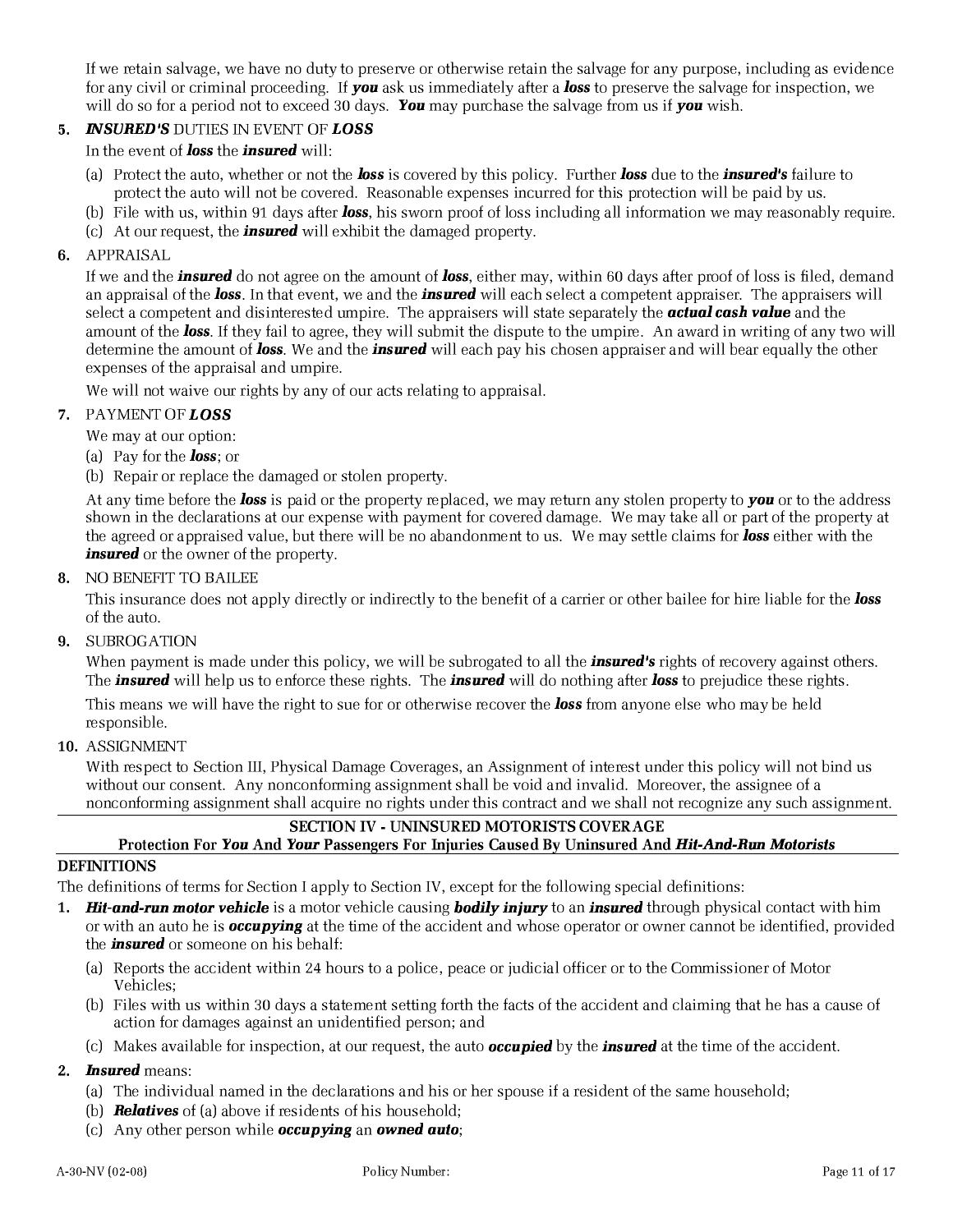(d) Any person who is entitled to recover damages because of **bodily injury** sustained by an **insured** under (a), (b), and (c) above.

If there is more than one **insured**, our limit of liability will not be increased.

## **3.** Insured auto is an auto:

- (a) Described in the declarations and covered by the bodily injury liability coverage of this policy;
- (b) Temporarily substituted for an *insured auto* when withdrawn from normal use because of its breakdown, repair, servicing, loss or destruction; or
- (c) Operated by **you** or **your** spouse if a resident of the same household.
- But the term *insured auto* does not include:
- (i) An auto used to carry passengers or goods for hire, except in a car pool;
- (ii) An auto being used without the owner's permission; or

(iii) Under subparagraphs (b) and (c) above, an auto owned by or furnished for the regular use of an *insured*.

- 4. Occupying means in, upon, entering into or alighting from.
- 5. State includes the District of Columbia, the territories and possessions of the United States, and the Provinces of Canada.
- 6. Underinsured motor vehicle means a motor vehicle which has a liability bond or insurance that applies at the time of the accident but the limits of that insurance are less than the amount the *insured* is legally entitled to recover for damages.
- 7. Uninsured motor vehicle is a motor vehicle which has no bodily injury liability bond or insurance policy applicable with liability limits complying with the financial responsibility law of the **state** in which the **insured auto** is principally garaged at the time of an accident. This term also includes an auto whose insurer is or becomes insolvent or denies coverage and an **underinsured motor vehicle.**

## The term **uninsured motor vehicle** does not include:

### (a) An *insured auto*;

- (b) An auto owned or operated by a self-insurer within the meaning of any motor vehicle financial responsibility law, motor carrier law or any similar law;
- (c) An auto owned by the United States of America, any other national government, a state, or a political sub-division of any such government or its agencies;
- (d) A land motor vehicle or **trailer** operated on rails or crawler-treads or located for use as a residence or premises;
- (e) A farm-type tractor or equipment designed for use principally off public roads, except while used upon public roads.

# LOSSES WE PAY

Under the Uninsured Motorists Coverage we will pay damages for **bodily injury** caused by accident which the *insured* is legally entitled to recover from the owner or operator of an **uninsured motor vehicle** or **hit-and-run motor vehicle** arising out of the ownership, maintenance or use of that auto.

The amount of the *insured's* recovery for these damages will be determined by agreement between the *insured* or his representative and us. The dispute may be arbitrated if an agreement cannot be reached.

# **EXCLUSIONS**

### When Section IV Does Not Apply

- 1. This Coverage does not apply to **bodily injury** to an **insured** if the **insured** or his legal representative has made a settlement or has been awarded a judgment of his claim without our prior written consent.
- 2. There is no coverage for **bodily injury** sustained by an **insured** while operating, **occupying** or through being struck by a motor vehicle owned by or available for the regular use of **you** or any **relative** and which is not insured under the liability coverage of this policy.
- 3. The Uninsured Motorists Coverage will not benefit any workers' compensation insurer, self insurer, or disability benefits insurer.
- 4. We do not cover the United States of America or any of its agencies as an *insured*, a third party beneficiary or otherwise.
- 5. We do not cover any person while **occupying** a vehicle described in the declarations on which Uninsured Motorists Coverage is not carried.
- 6. Regardless of any other provision of this policy, there is no coverage for punitive or exemplary damages under the Uninsured or Underinsured Motorists coverage of this policy.
- 7. Bodily injury that results from nuclear exposure or explosion including resulting fire, radiation, or contamination is not covered.

#### A-30-NV (02-08) Policy Number: Page 12 of 17 8. Bodily injury that results from bio-chemical attack or exposure to bio-chemical agent is not covered.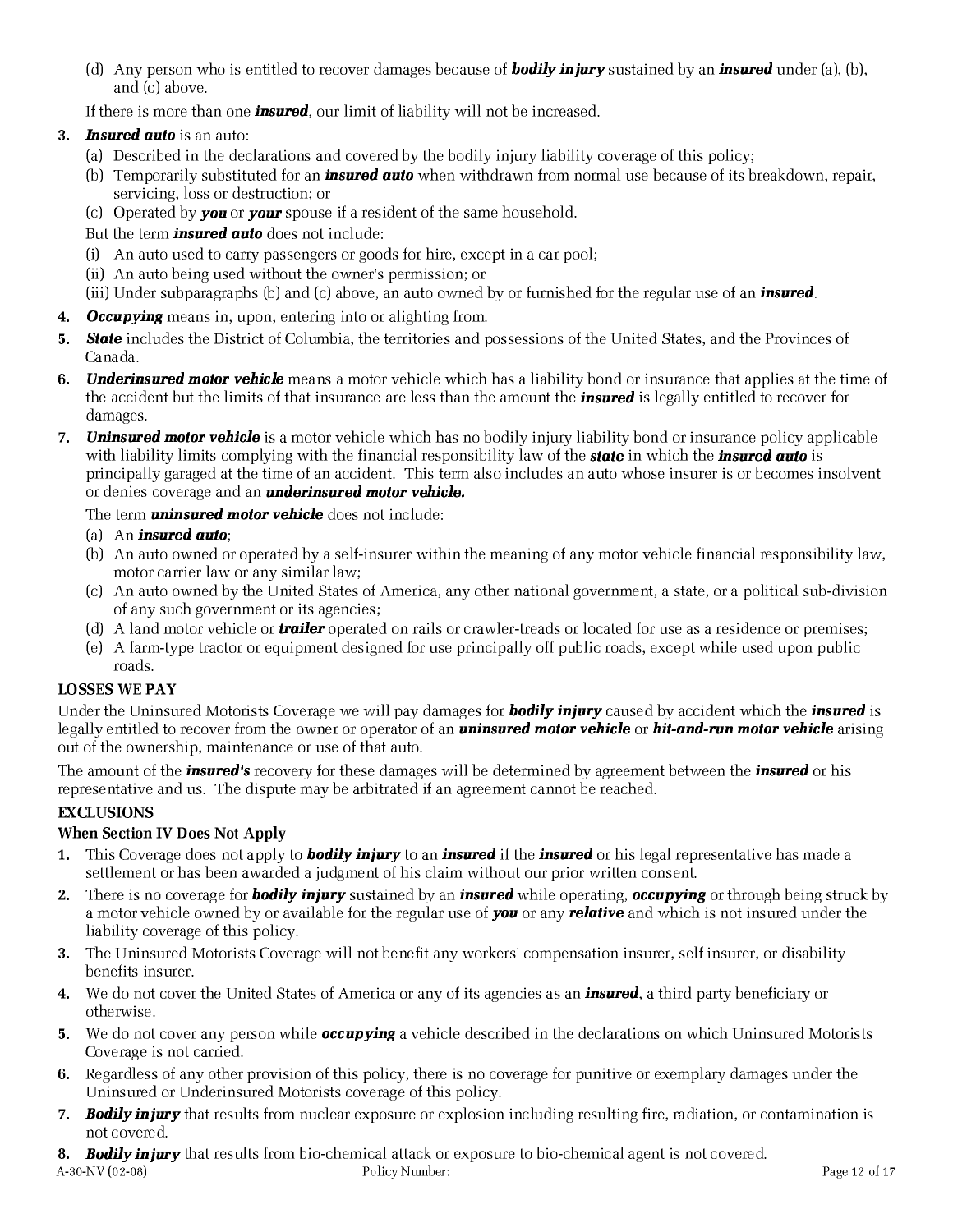- 9. This coverage does not apply to any liability assumed under any contract or agreement.
- 10. This coverage does not apply to damage caused by an **insured's** participation in or preparation for any racing, speed, or demolition contest or stunting activity of any nature, whether or not prearranged or organized.
- 11. There is no coverage for **bodily injury** that results from the operation of a **non-owned auto** or **temporary substitute auto** that is designed for use principally off public roads that is not registered for use on public roads.

## LIMITS OF LIABILITY

Regardless of the number of autos or **trailers** insured, persons covered or premiums paid for this policy:

- 1. The limit of liability for Uninsured Motorists Coverage stated in the declarations for "each person" is the limit of our liability for all damages, including those for care or loss of services, due to **bodily injury** sustained by one person as the result of one accident.
- 2. The limit of liability stated in the declarations as applicable to "each accident" is, subject to the above provision respecting each person, the total limit of our liability for all such damages, including damages for care and loss of services, because of **bodily injury** sustained by two or more persons as the result of one accident.
- 3. When coverage is afforded to two or more autos, the limits of liability shall apply separately to each auto as stated in the declarations but shall not exceed the highest limit of liability applicable to one auto.

If separate policies with us are in effect for **you** or any person in **your** household, they may not be combined to increase the limit of our liability for a loss.

The amount payable under this Coverage will be reduced by all amounts:

- (a) Paid or payable under the Bodily Injury Coverage or Medical Payments Coverage of this policy; or
- (b) Paid or payable under any worker's compensation law, disability benefits law or any similar law.

We will pay, up to the limits selected, any amount of damages for **bodily injury** which the named insured is legally entitled to recover from the owner or operator of the other vehicle to the extent that those damages exceed the limits of bodily injury carried by that owner or operator.

The limitations in this paragraph apply:

- (a) Regardless of the number of Uninsured Motorists premiums paid;
- (b) Regardless of whether the **insured auto** is covered under a single, multi-vehicle policy, or under separate policies;
- (c) To insurance issued by us as well as other insurance.

### 4. ANTI-STACKING

# IF YOU OR ANY OTHER INSURED IS IN AN ACCIDENT:

- (A) IN AN INSURED AUTO WE WILL NOT PAY MORE THAN THE LIMIT OF COVERAGE FOR THAT PARTICULAR INSURED AUTO.
- (B) IN A MOTOR VEHICLE OTHER THAN YOUR INSURED AUTO OR WHILE AS A PEDESTRIAN, WE WILL NOT PAY MORE THAN THE LIMIT OF COVERAGE WHICH YOU HAVE ON ANY ONE OF YOUR INSURED AUTOS. THIS LIMIT OF COVERAGE APPLIES REGARDLESS OF THE NUMBER OF POLICIES, INSUREDS, YOUR INSURED AUTOS, CLAIMS MADE, OR MOTOR VEHICLE INVOLVED IN THE ACCIDENT. COVERAGES ON OTHER MOTOR VEHICLES INSURED BY US CANNOT BE ADDED OR STACKED ON THE COVERAGE OF YOUR INSURED AUTO THAT COVERS THE LOSS.

### OTHER INSURANCE

When an *insured* occupies an auto not described in this policy, this insurance is excess over any other similar insurance available to the **insured** and the insurance which applies to the occupied auto is primary.

Except as provided above, if the **insured** has other similar insurance available to him and applicable to the accident, the damages will be deemed not to exceed the higher of the applicable limits of liability of this insurance and the other insurance. If the **insured** has other insurance against a loss covered by the Uninsured Motorist provisions of this policy, we will not be liable for more than our pro-rata share of the total coverage available.

This provision will not apply if **you** have purchased separate coverage on the **insured auto** and have paid a premium calculated for full reimbursement under that coverage.

### ARBITRATION

Except as set forth in the last sentence of this paragraph, any dispute arising between any **insured** and us regarding:

- (a) The extent to which the *insured* is legally entitled to recover against an owner or operator of an *uninsured motor* **vehicle** (i.e., issues of liability); or
- (b) The amount of damages sustained by the *insured*

may be arbitrated. However, neither the **insured** nor we will be required to arbitrate unless arbitration is expressly required by state law. Unless so required, binding arbitration will not be used to resolve disputes regarding policy interpretation, the existence of this Coverage in a particular policy, or the application of this Coverage to a particular claim or claimant.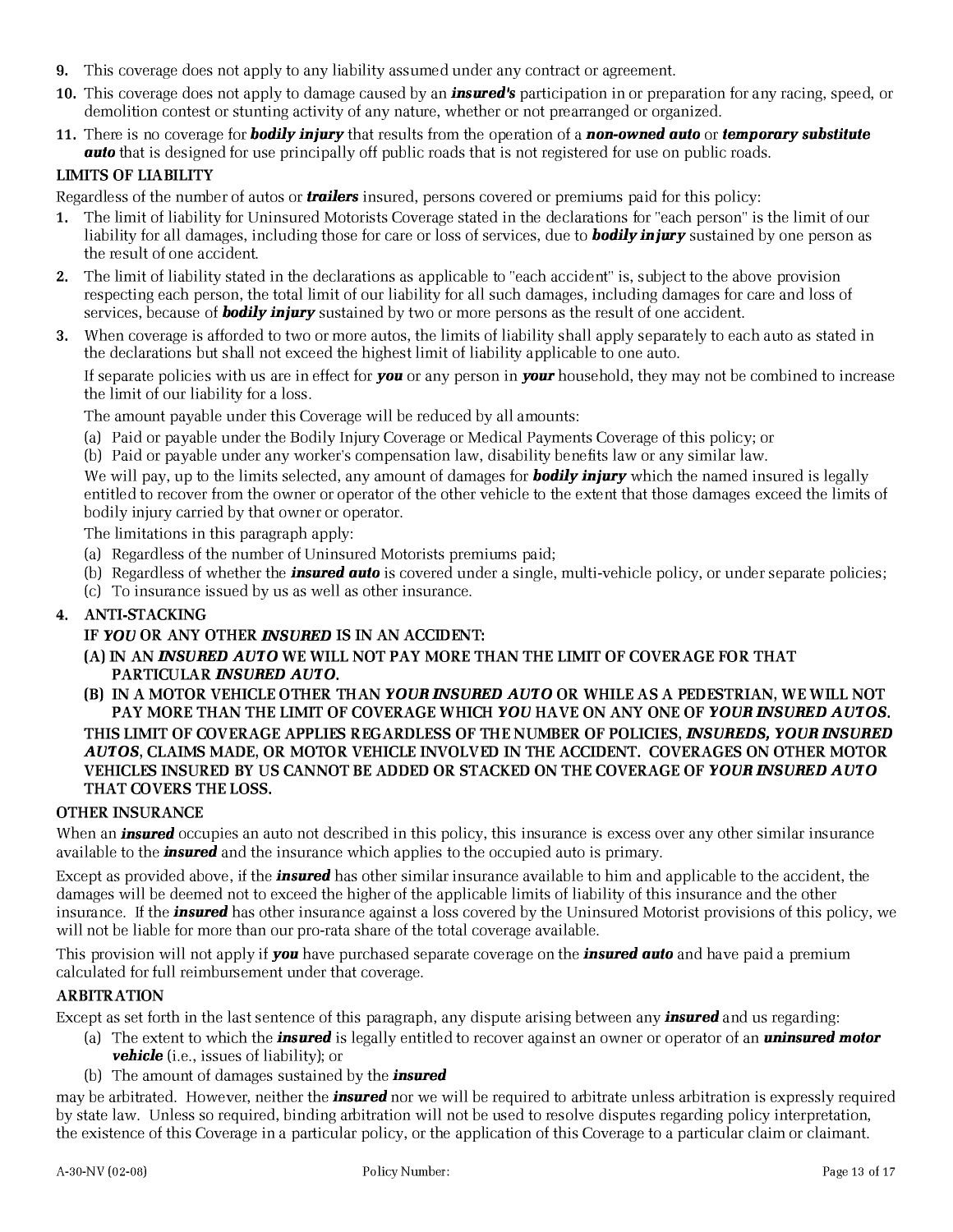An award by any two arbitrators up to the per person financial responsibility or compulsory liability limit of the **state** in which the policy is rated shall be binding upon the parties. When an award exceeds this per-person limit, either party shall have the right to a trial on all the issues in a court of competent jurisdiction. This right must be exercised within 60 days of the award. Where such right is exercised by either party, the judgment of the arbitrators shall not be binding on either party.

We will be obligated to pay no more than the applicable policy limits for this Coverage regardless of whether an arbitration results in an award in excess of the applicable policy limits for this Coverage as defined in this policy.

Unless otherwise required by state law, the method, manner and format of any arbitration process will be subject to agreement by **you** and us. Attorney fees and expenses will be paid by the party incurring them.

### TRUST AGREEMENT

When we make a payment under this Coverage:

- 1. We will be entitled to repayment of that amount out of any settlement or judgment the **insured** recovers from any person or organization legally responsible for the **bodily injury**.
- 2. The **insured** will hold in trust for our benefit all rights of recovery which he may have against any person or organization responsible for these damages. He will do whatever is necessary to secure all rights of recovery and will do nothing after the loss to prejudice these rights.
- 3. At our written request, the **insured**, in his own name, will take, through a designated representative, appropriate actions necessary to recover payment for damages from the legally responsible person or organization. The **insured** will pay us out of the recovery for our expenses, costs and attorneys' fees.
- 4. The *insured* will execute and furnish us with any needed documents to secure his and our rights and obligations.

## **CONDITIONS**

The following conditions apply only to the Uninsured Motorists Coverage:

1. NOTICE

As soon as possible after an accident, notice must be given us or our authorized agent stating:

- (a) The identity of the **insured**;
- (b) The time, place and details of the accident; and
- (c) The names and addresses of the injured, and of any witnesses.

If the **insured** or his legal representative files suit before we make a settlement under this Coverage, he must immediately provide us with a copy of the pleadings.

2. ASSISTANCE AND COOPERATION OF THE INSURED

After we receive notice of a claim, we may require the **insured** to take any action necessary to preserve his recovery rights against any allegedly legally responsible person or organization. We may require the **insured** to make that person or organization a defendant in any action against us.

3. ACTION AGAINST US

Suit will not lie against us unless the *insured* or his legal representative have fully complied with all the policy terms.

4. PROOF OF CLAIM - MEDICAL REPORTS

As soon as possible, the **insured** or other person making claim must give us written proof of claim, under oath if required. This will include details of the nature and extent of injuries, treatment, and other facts which may affect the amount payable.

Proof of claim must be made on forms furnished by us unless we have not furnished these forms within 15 days after receiving notice of claim.

The injured person will submit to examination by doctors chosen by us, at our expense, as we may reasonably require. In the event of the *insured's* incapacity or death, his legal representative must, at our request, authorize us to obtain medical reports and copies of records.

### 5. PAYMENT OF LOSS

Any amount due is payable:

- (a) To the **insured** or his authorized representative;
- (b) If the **insured** is a minor, to his parent or guardian; or
- (c) If the insured is deceased, to his surviving spouse; otherwise
- (d) To a person authorized by law to receive the payment; or to a person legally entitled to recover payment for the damages.

We may, at our option, pay an amount due in accordance with (d) above.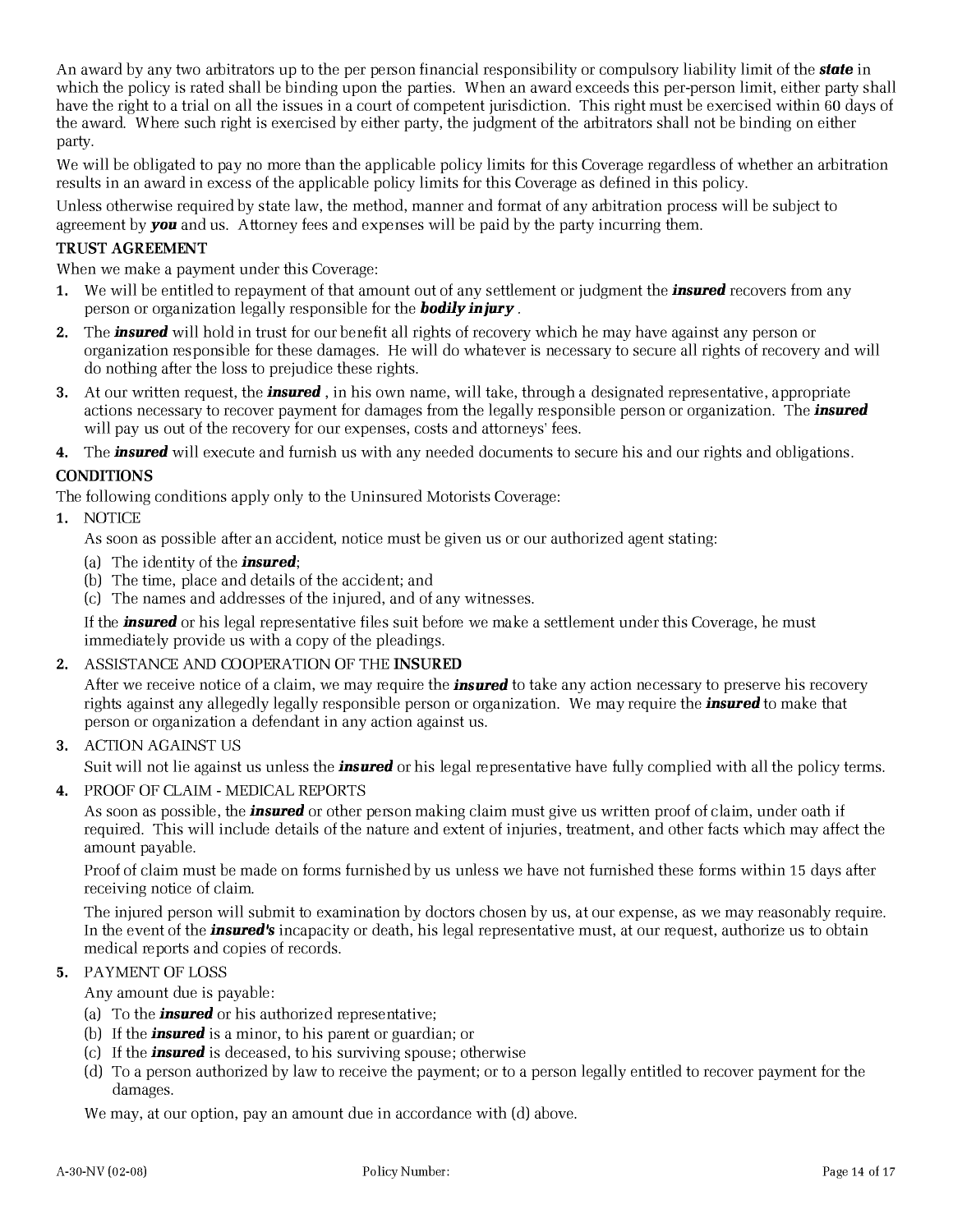### SECTION V - GENERAL CONDITIONS

These conditions apply to all Coverages in this policy.

1. TERRITORY - POLICY PERIOD

This policy applies only to accidents, occurrences or losses during the policy period within the United States of America, its territories or possessions, or Canada or when the auto is being transported between ports thereof.

Unless otherwise canceled, this policy will expire as shown in the declarations. But, it may be continued by our offer to renew and **your** acceptance prior to the expiration date. Each period will begin and expire at 12:01 A.M. local time at **your** address stated in the declarations.

2. PREMIUM

When **you** dispose of, acquire ownership of, or replace a **private passenger, farm** or **utility auto**, any necessary premium adjustment will be made as of the date of the change and in accordance with our manuals.

3. CHANGES

The terms and provisions of this policy cannot be waived or changed, except by an endorsement issued to form a part of this policy.

We may revise this policy during its term to provide more coverage without an increase in premium. If we do so, your policy will automatically include the broader coverage when effective in **your** state.

The premium for each auto is based on the information we have in **your** file. You agree:

- (a) That we may adjust **your** policy premiums during the policy term if any of this information on which the premiums are based is incorrect, incomplete or changed.
- (b) That **you** will cooperate with us in determining if this information is correct and complete.
- (c) That you will notify us of any changes in this information.

Any calculation or recalculation of **vour** premium or changes in **vour** coverage will be based on the rules, rates and forms on file, if required, for our use in **your** state.

4. ASSIGNMENT

Your rights and duties under this policy may not be assigned without our written consent.

- If **you** die, this policy will cover:
- (a) Your surviving spouse;
- (b) The executor or administrator of **your** estate, but only while operating an **owned auto** and while acting within the scope of his duties;
- (c) Any person having proper temporary custody of and operating the **owned auto**, as an **insured**, until the appointment and qualification of the executor or administrator of **your** estate; and
- (d) Under the Medical Payments Coverage, a person who was a **relative** at the time of **your** death.
- 5. CANCELLATION BY THE INSURED

You may cancel this policy by providing notice to us stating when, after the notice, cancellation will be effective. If this policy is canceled, **you** may be entitled to a premium refund. The premium refund, if any, will be computed according to our manuals.

6. CANCELLATION BY US

We may cancel this policy by mailing to **you**, at the address shown in this policy, written notice stating when the cancellation will be effective.

We will mail this notice:

- (a) 10 days in advance if the proposed cancellation is for non-payment of premium or any of its installments when due;
- (b) 10 days in advance if the policy has been in effect for less than 70 days at the time notice of cancellation is mailed and this is not a renewal policy;
- (c) 30 days in advance in all other cases.

The mailing or delivery of the above notice will be sufficient proof of notice. The policy will cease to be in effect as of the date and hour stated in the notice.

If this policy is canceled, **you** may be entitled to a premium refund. The premium refund, if any, will be computed according to our manuals. Payment or tender of unearned premium is not a condition of cancellation.

7. CANCELLATION BY US IS LIMITED

After this policy has been in effect for 70 days or, if the policy is a renewal, effective immediately, we will not cancel except for any of the following reasons:

(a) Failure to pay a premium when due;

(b) Conviction of the *insured* of a crime arising out of acts increasing the hazard insured against;

A-30-NV (02-08) Policy Number: Page 15 of 17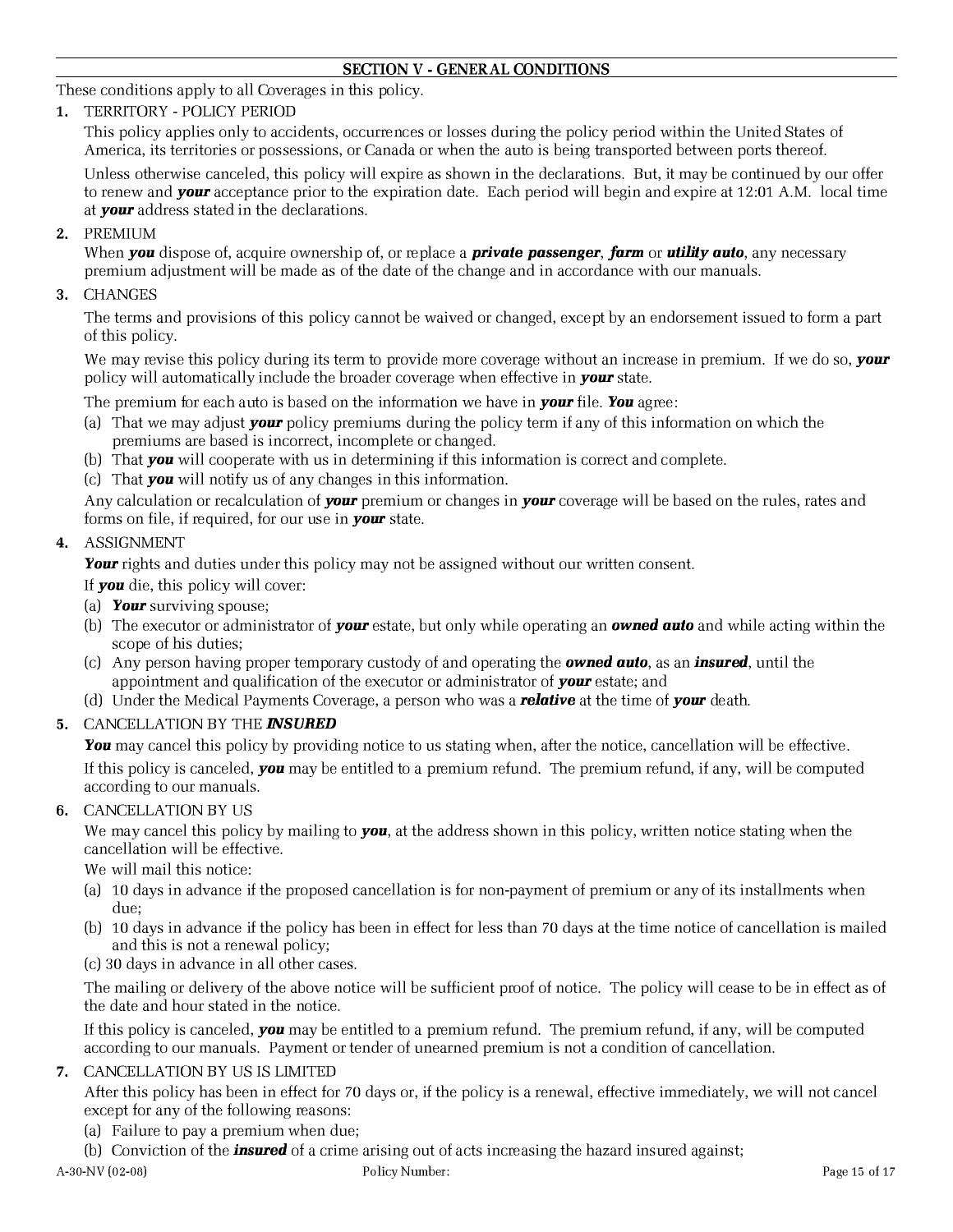- (c) Discovery of fraud or misrepresentation in the obtaining of the policy or in the presentation of a claim thereunder;
- (d) Discovery of:
	- (1) An act or omission; or
	- (2) A violation of any condition of the policy, which occurred after the first effective date of the current policy, which causes the risk of loss to be substantially and materially increased beyond that contemplated at the time the policy was issued or last renewed.
- (e) A material change in the nature or extent of the risk, occurring after the first effective date of the current policy, which causes the risk of loss to be substantially and materially increased beyond that contemplated at the time the policy was issued or last renewed.
- (f) A determination by the Commissioner that a continuation of the insurer's present volume of premiums would jeopardize the insurer's solvency or be hazardous to the interests of policyholders of the insurer, its creditors or public; or
- (g) A determination by the Commissioner that the continuation of the policy would violate, or place the insurer in violation of, any provision of the Code.

We have the right, at renewal, to modify the Comprehensive Coverage under Section III by offering a higher deductible.

Our failure to cancel for any reasons listed above will not obligate us to renew the policy.

# 8. RENEWAL

We will not refuse to renew this policy unless written notice of our refusal to renew is mailed to **you**, at the address shown in this policy, at least 30 days prior to the expiration date. The mailing or delivery of this notice by us will be sufficient proof of notice. This policy will expire without notice if any of the following conditions exist:

- (a) You do not pay any premium as we require to renew this policy.
- (b) You have informed us or our agent that you wish the policy to be canceled or not renewed.
- (c) You do not accept our offer to renew or you refuse to provide us with renewal classification and rating information as we may require.
- 9. OTHER INSURANCE

If other insurance is obtained on **your** insured auto, any similar insurance afforded under this policy for that auto will terminate on the effective date of the other insurance.

#### 10. DIVIDEND PROVISION

You may be entitled to share in a distribution of the surplus of the Company as determined by its Board of Directors from time to time.

## 11. DECLARATIONS

By accepting this policy, **you** agree that:

- (a) The statements in **your** application and in the declarations are **your** agreements and representations;
- (b) This policy is issued in reliance upon the truth of these representations; and
- (c) This policy, along with the application and declaration sheet, embodies all agreements relating to this insurance. The terms of this policy cannot be changed orally.

### 12. FRAUD AND MISREPRESENTATION

Coverage is not provided to any person who knowingly conceals or misrepresents any material fact or circumstance relating to this insurance:

- (a) At the time of application; or
- (b) At any time during the policy period; or
- (c) In connection with the presentation or settlement of a claim.

### 13. EXAMINATION UNDER OATH

The **insured** or any other person seeking coverage under this policy must submit to examination under oath by any person named by us when and as often as we may require.

### 14. TERMS OF POLICY CONFORMED TO STATUTES

Any terms of this policy in conflict with the statutes of Nevada are amended to conform to those statutes.

15. DISPOSAL OF VEHICLE

If **you** relinquish possession of a leased vehicle or if **you** sell or relinquish ownership of an **owned auto**, any coverage provided by this policy for that vehicle will terminate on the date **you** do so.

#### 16. CHOICE OF LAW

The policy and any amendment(s) or endorsement(s) are to be interpreted pursuant to the laws of the state of Nevada.